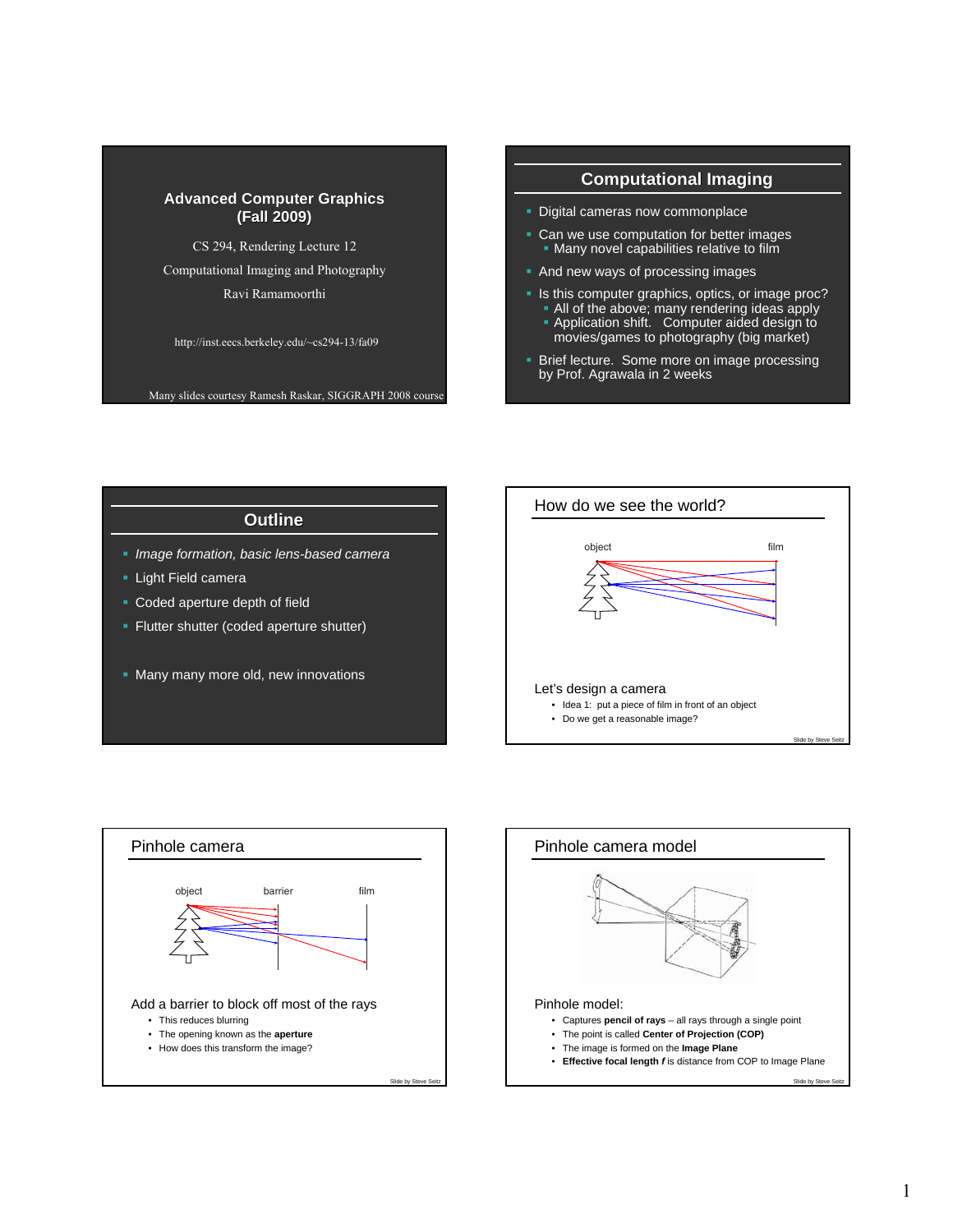









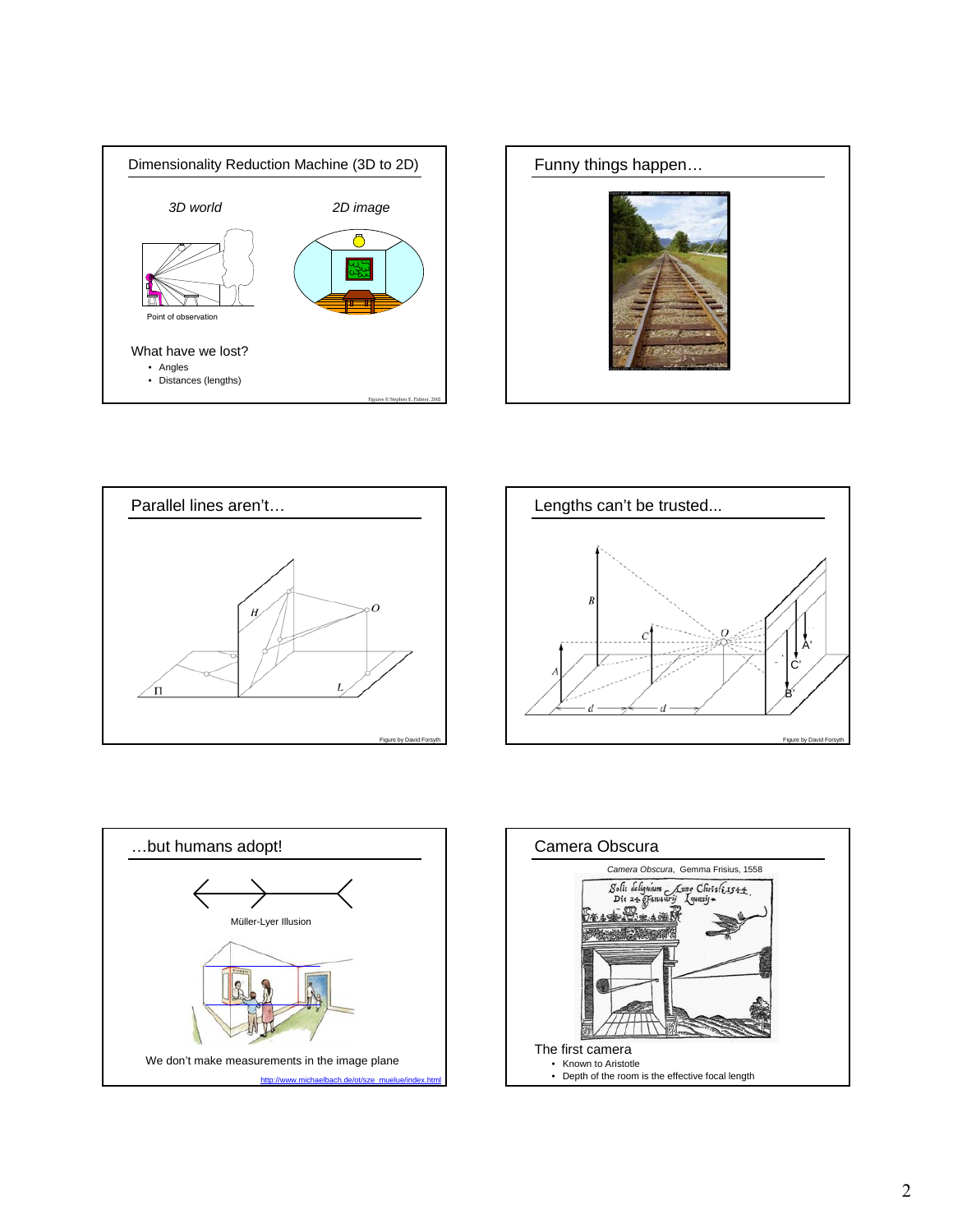### From Pinhole to Lenses

Computer graphics assumes pinhole model

But making aperture narrow limits light

Making aperture large causes blurriness

Real cameras have lenses to collect more light, and focus it on the image plane (Kolb et al. 95 simulates lens effects rendering)









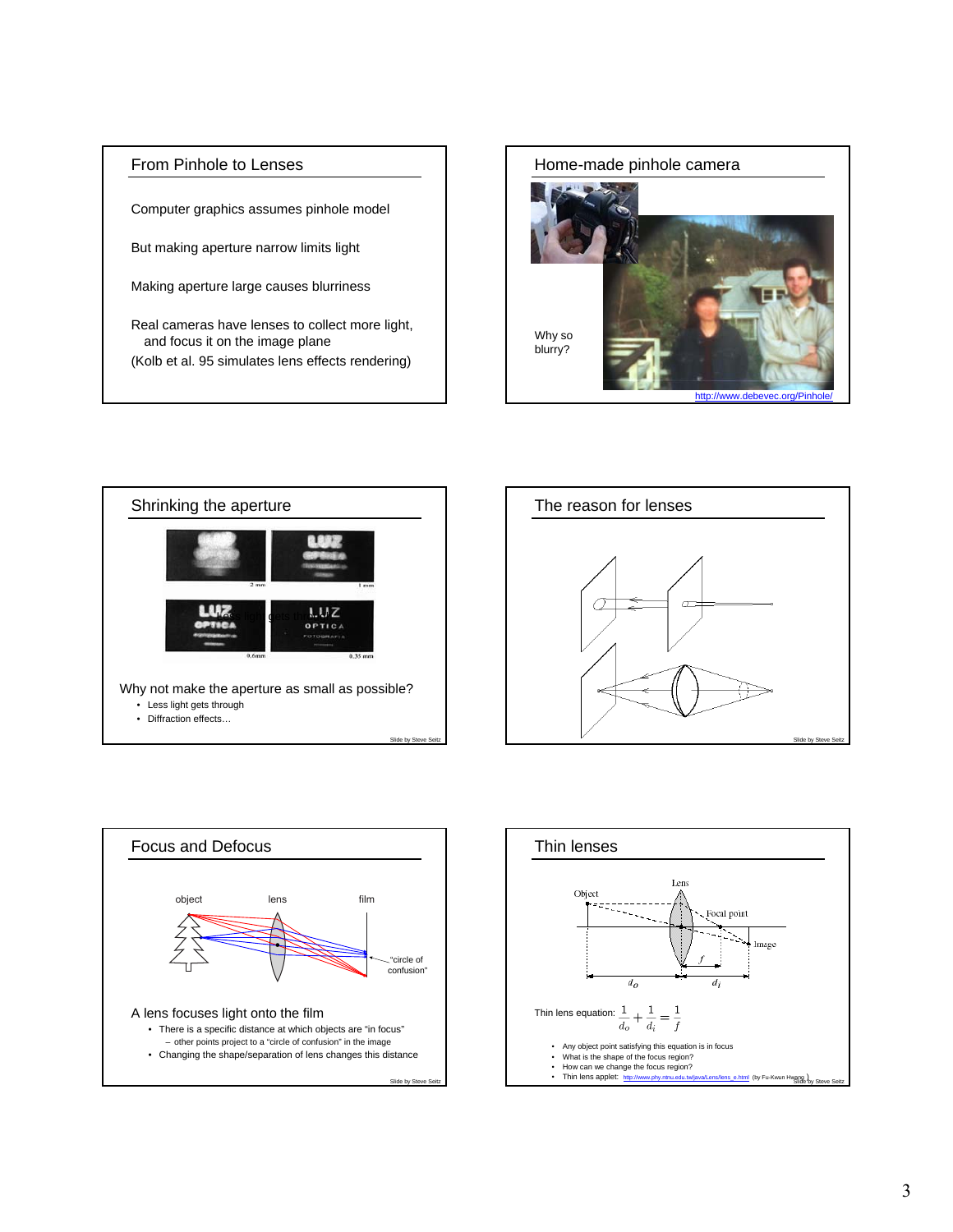

## **Outline**

- **Image formation, basic lens-based camera**
- *Light Field camera*
- **Coded aperture depth of field**
- **Filutter shutter (coded aperture shutter)**
- **Many many more old, new innovations**







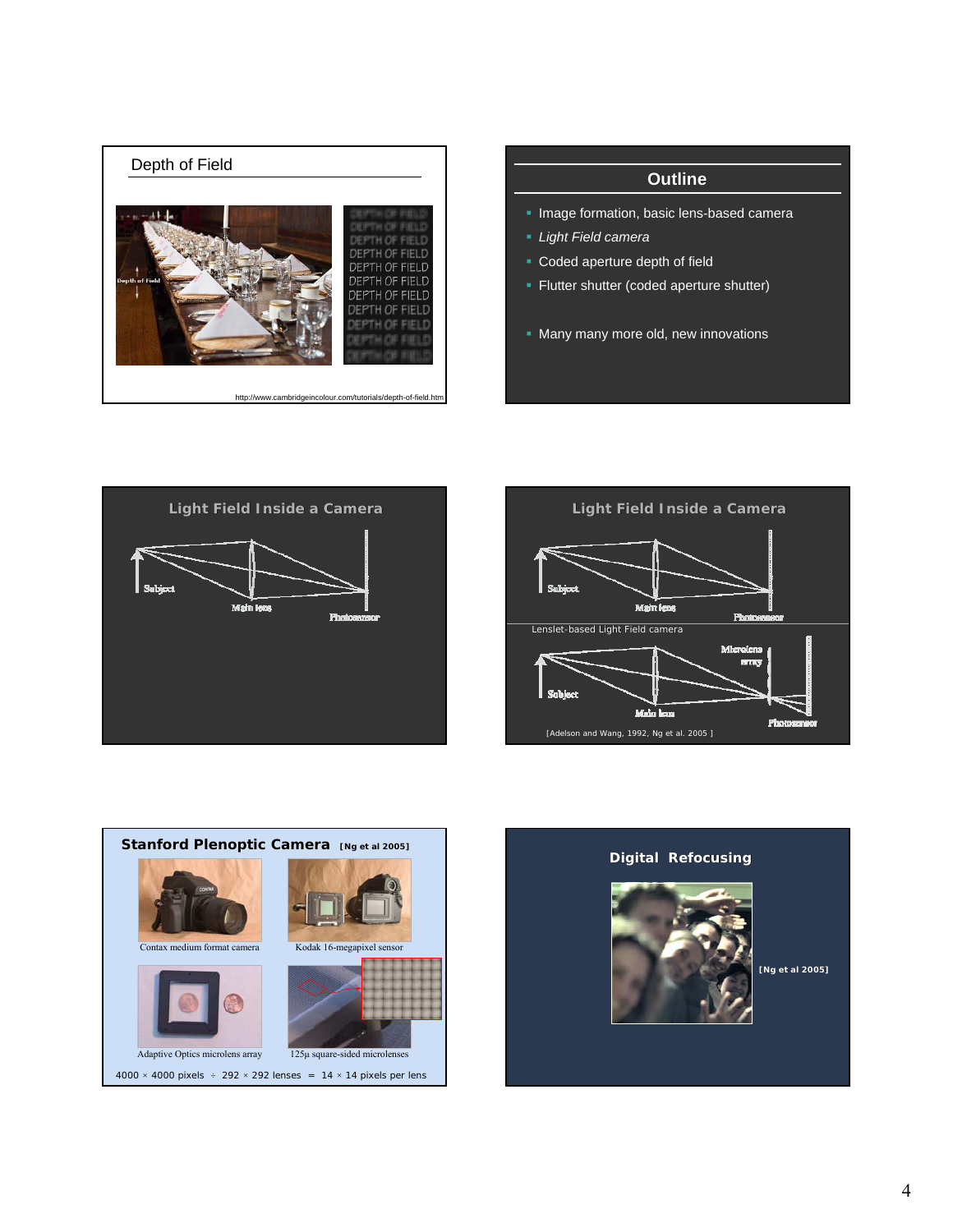







### **Outline**

- **Image formation, basic lens-based camera**
- **Light Field camera**
- *Coded aperture depth of field*
- **Flutter shutter (coded aperture shutter)**
- **Many many more old, new innovations**



Out of Focus Photo: Coded Aperture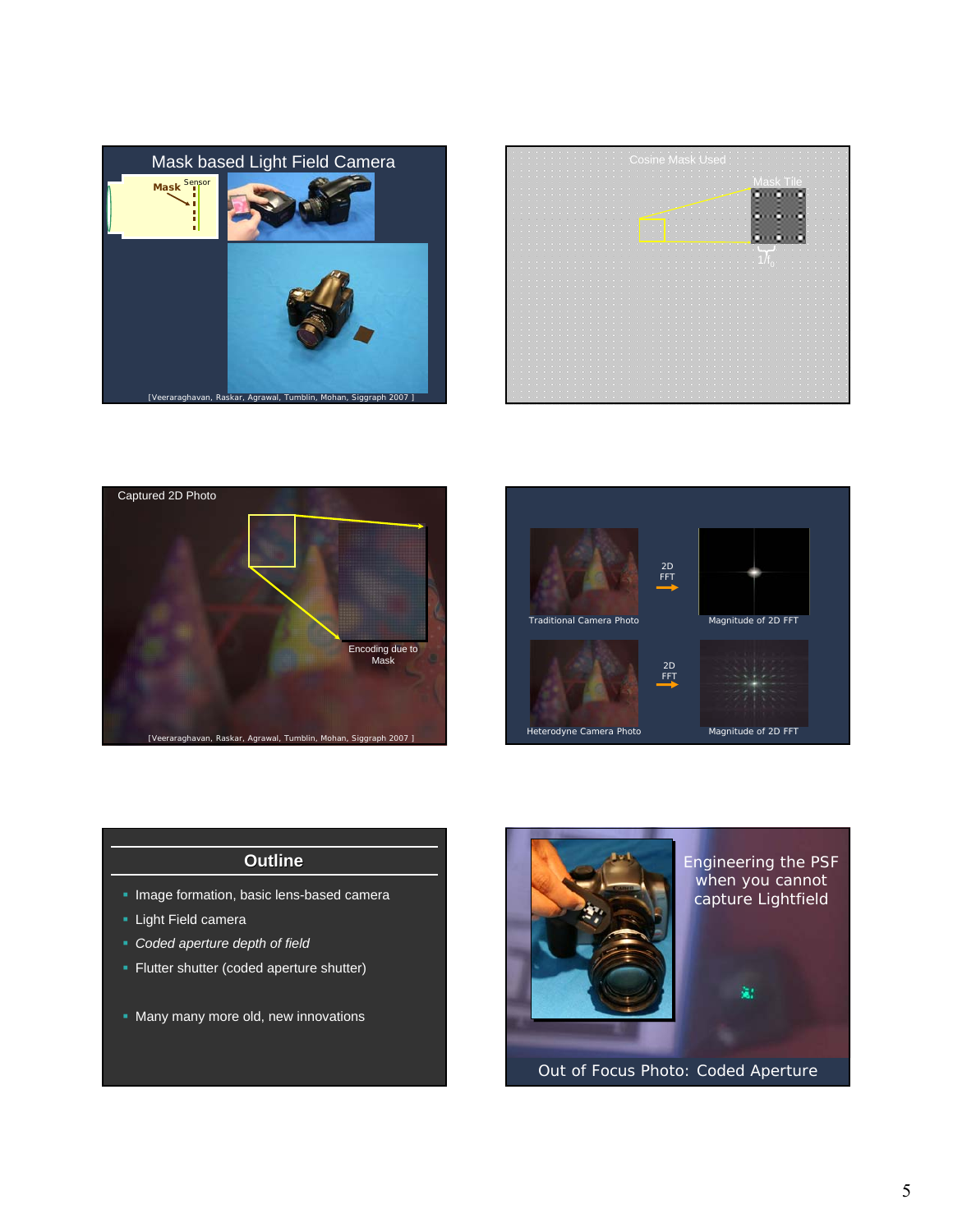









# **Outline**

- **Image formation, basic lens-based camera**
- **Light Field camera**
- Coded aperture depth of field
- *Flutter shutter (coded aperture shutter)*
- **Many many more old, new innovations**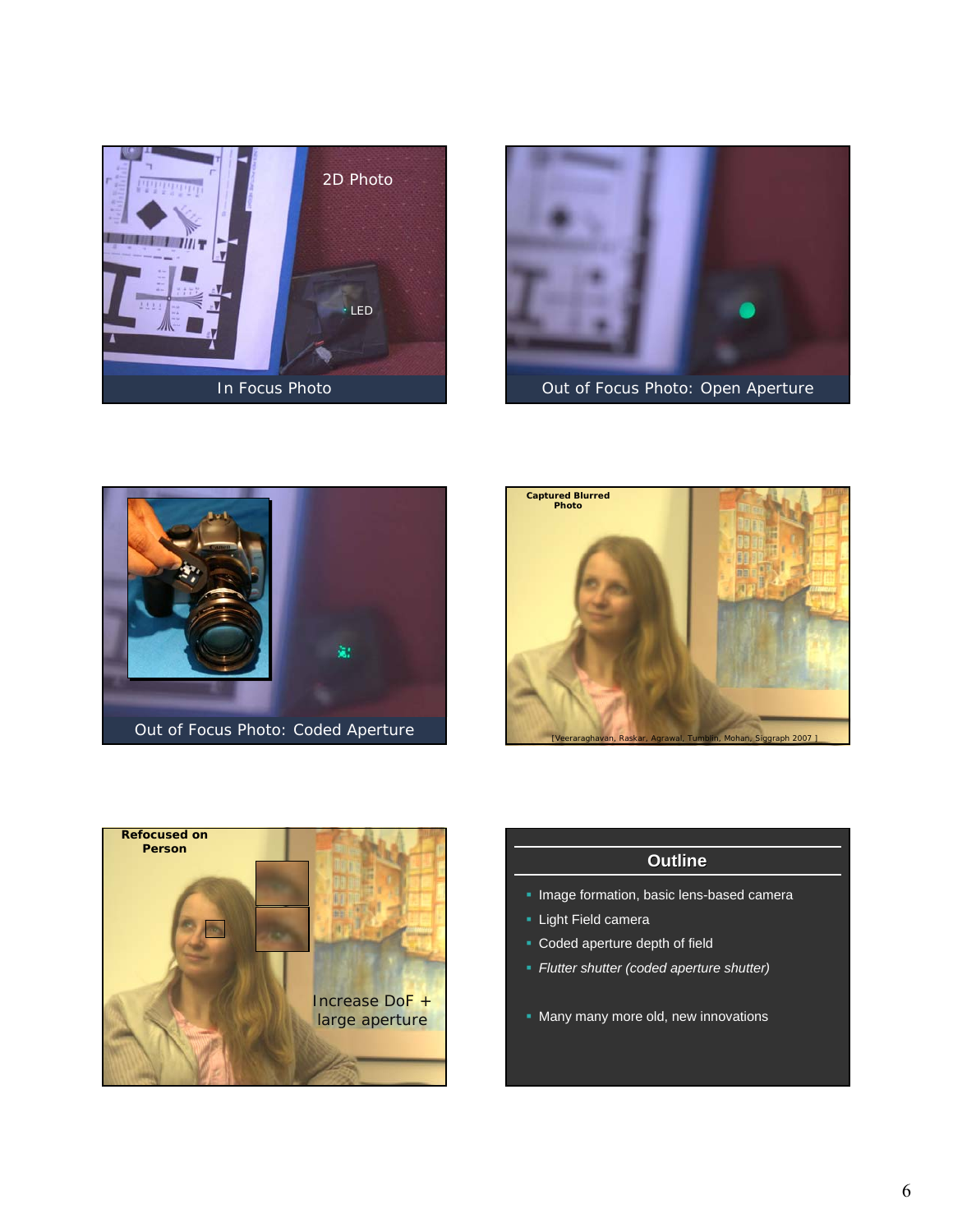